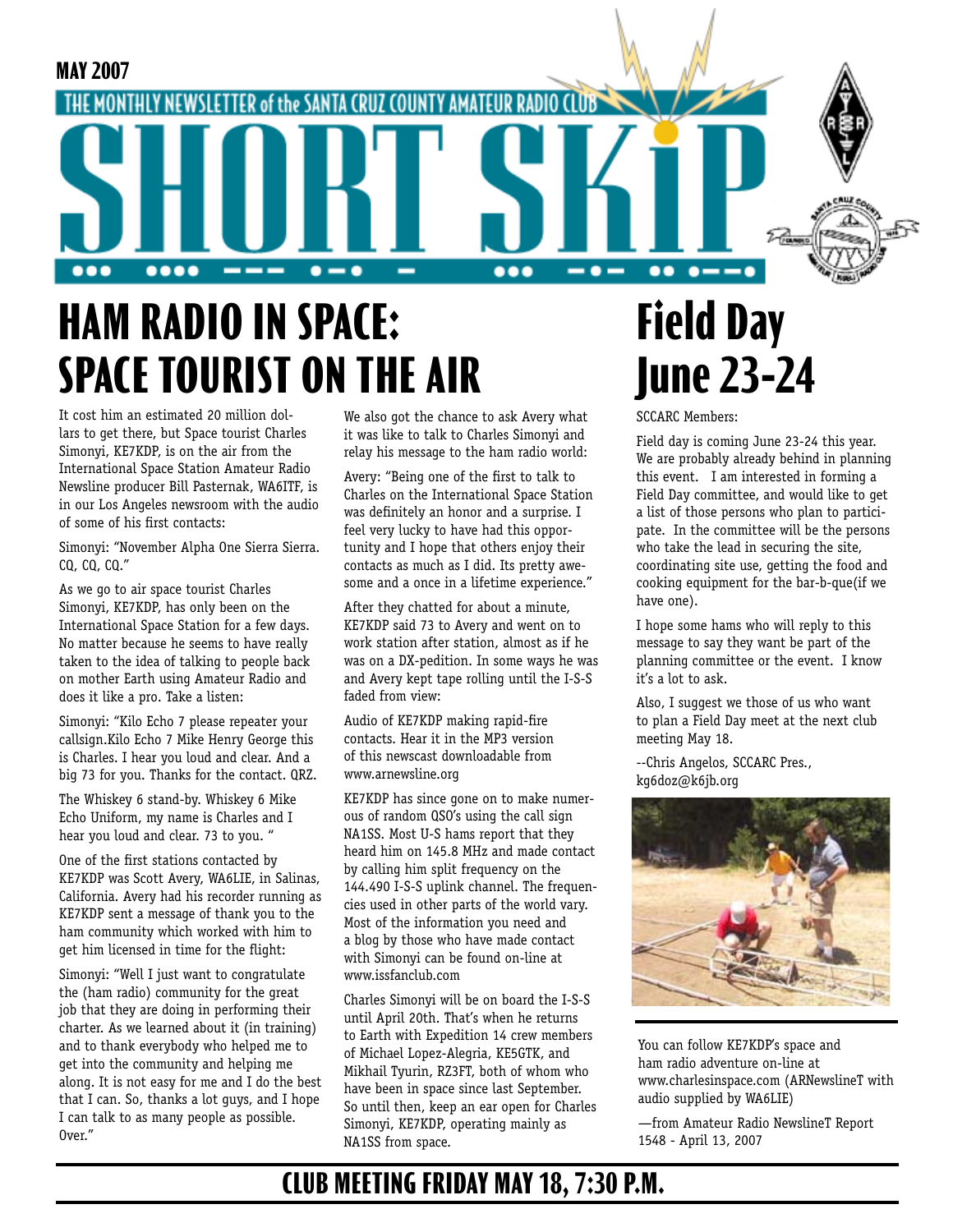#### **ROYCE KRILANOVICH, SR AC6Z, SK**

#### **K6BJ Trustee**

After a long, fruitful and boisterous life, passed away on March 22, 2007. He was 86 years old. Royce is survived by his wife Donna, his brother Raoul Pollock, and his children Mara, David, Martin, Stephen, Kevin, John, Eric, Lorraine, Nancy, and Marla. He has among his children several accomplished educators, musicians and artists. Royce is also survived by 26 grandchildren, three great-grandchildren and numerous nieces and nephews who kept him young at heart with their vitality. Royce and Brian, two of his sons, passed away prematurely in 2001 and 2003 respectively.



Royce was born on November 28, 1920 on Bixby Street in Santa Cruz. He graduated as the high school valedictorian from Chaminade-Whitney in 1939, at the time an all-boys Catholic school. Royce was an active Catholic at St. Joseph's Catholic Church as a Eucharistic minister, usher and lector.

A life-long resident of Santa Cruz, Royce briefly lived in San Francisco while working on T-2 tankers and Liberty Ships for the WWII effort. He joined the army's 65th division when he was old enough. As a staff sergeant and communications specialist, his duties took him to Germany, Austria and Hungary.

For most of his life, Royce worked in the construction industry and on many Bay Area projects including the Stanford Linear Accelerator and buildings at the UCSC campus. A life long learner and patient teacher, Royce also taught construction and ham radio at Cabrillo College and sailing for O'Neill's.

An avid sailor and ham radio operator, he also enjoyed tennis, softball, volleyball, bowling and fishing.

—From Santa Cruz Sentenial March 25,2006

# **APRIL CAKE**

Greetings to all. I hasten to correct the report of a donated Tee shirt in the previous session. This was donated by Eric K6EP and not as previously stated. Dave KO6RS was very pleased to receive it Eric. The session today was as well attended and as vigorous as usual. We welcomed Robert a guest introduced by Mikey (N6IL) Mikely may soon transition from student to tax payer and we wish him well even though it might mean we do not see him as often. It was a pleasure meeting David (WA6MVK) for the first time and he has already added considerably to our understanding of internet connectivity.

Dave (W8FLL0 is always a source of innovative products. This time it was an antenna analyzer that finds the best match to 50 Ohms and spits out the frequency in Morse code. It was good to have Tom (WB9VXY)at our session today. He brought a section of damaged power (as in many KV and amps) cable that once literally blew up in his face. The copper in such a cable is worth serious money these days.

Dave KI6HST offered an HP printer to the club. Thanks for that and I understand it will soon reside in the HF shack. Ron (W6WO) exhibited a short section of flat twin conductor cable, often called zip flex. You can find details of its characteristic impedance, loss and velocity factor in ARRL antenna handbooks. Contrary to the popular notion that it is good for 75 Ohms it is much closer to 100 Ohms. Ron intends to use this as a phasing line in a two-band (20/17 m) Yagi designed by KO6RS. Stay tuned for reports from KY.

Allan (KC6VJL) reported that recent email problems might be the result of a Trojan virus, so be alert to this cause. Thanks for the tip about sound card conflicts Alan

Some discussion on wide band gap diodes needing to be forward biased clearly shows that we have some scientists in our midst. Did you know that all diodes produce some light? See also the picture on our club web site.

Once again it was hard to capture all the discussions taking place and especially today. It was a good opportunity to discuss details of what it will take to get our repeaters connected to the internet. David

### **Common Battery Phone**

Reading this month's Short Skip reminded me of another pinch point in emergency communications that many of us might not know about. For more than 100 years, we've been accustomed to being able to use a "common battery" telephone that needed only a copper pair to the central office to keep working. Do you know where your phone line comes from? If you're within a mile or two of the CO, it's likely that you still have actual copper. But further away than that, particularly if your phone line has been installed within the last ten years or has DSL on it, it's possible or even likely that you're actually served by a remote terminal unit or "digital pair gain". You'll find these all over Santa Cruz; they are typically powered by commercial power with backup batteries for short outages. For longer outages, at&t must send someone with a generator to power it. Perhaps their plans for this are foolproof.

—David WA6NMF

### **From Kentucky**

Here,s a brief report from KY ifmy lousy modem line permits.

I am pleased to report that my tower is now vertical and cranking up and down nicely. Work on the beam has been completed and I hope to get it up in the air in the next few days , also the 135 ft dipole.

I will message Bob K6XX when I am able to arrange a sked.

Lokkoing forward to Dayton

—73 to all Ron W6WO

and Tom offered very valuable suggestions.

As most know I am trekking due East in a few days and will not be back until mid July. As before I encourage you all to continue in my absence and I hope to be able to connect in one way or another . Don't forget the club meeting next Friday and I know that you will enjoy the Peter 1 Island expedition movie .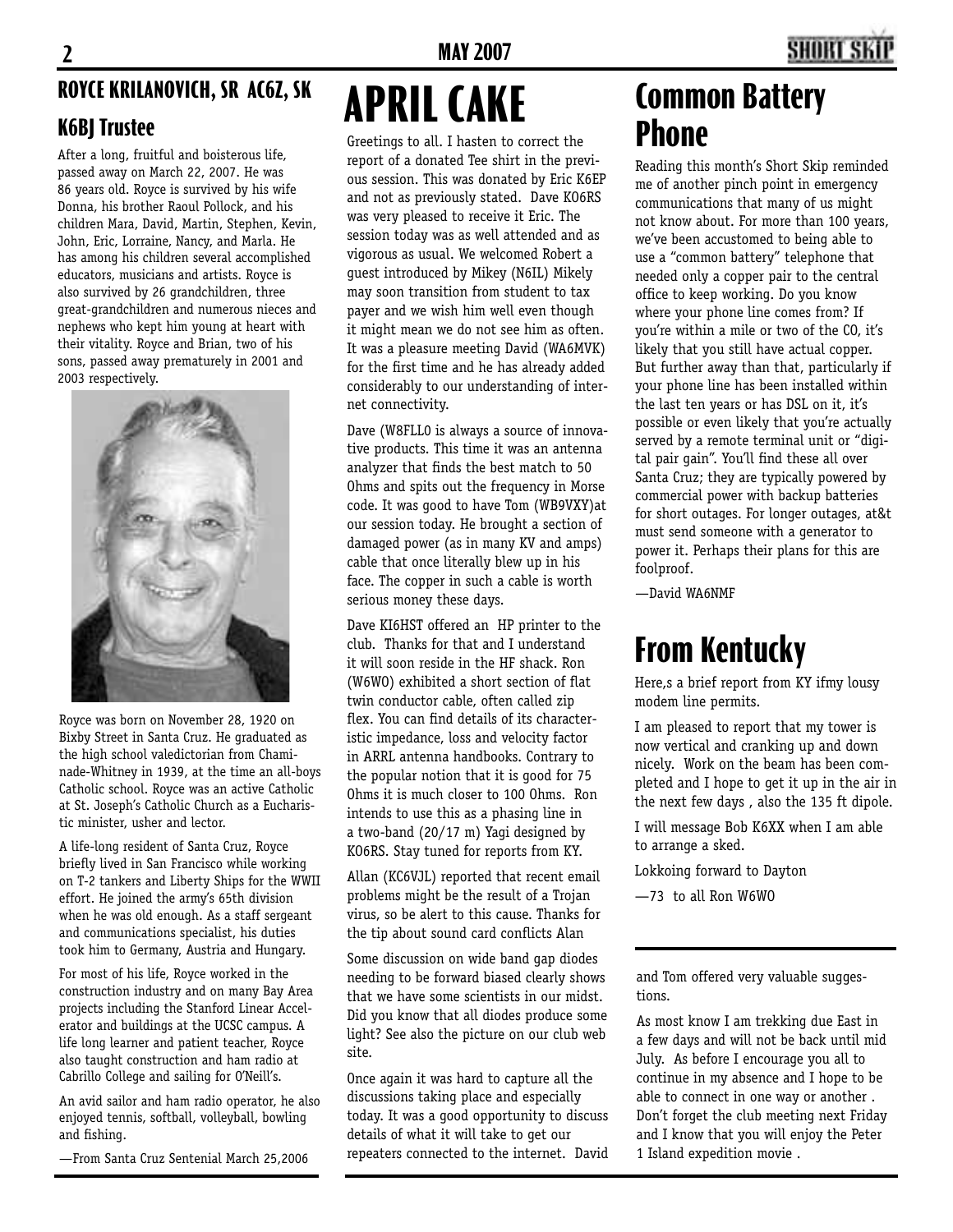### **2 MAY 2007 3 MAY 2007 3**



 Thanks to Chris, KG6DOZ, for setting up the CAKE meeting on Saturday, 5 May. We had plenty of attendees, so many in fact, that there was a danger of running out of tables in the main dining section. (I think we had them all!) The CAKE meetings at Gigi's serve to get us all together for a social hour as well as a technical "See what I've made," or "What the heck do you think this is ? session." I think we all enjoy the relaxed atmosphere no speakers, no minutes, just fun. The talk runs heavy to computers. When I questioned a few members about my problems with software they advised me to buy a new computer. This is good advice, but as long as the old clunker still works, why not just ignore its idiosyncrasies and push on? I have backup disks so when the 6 year old hard drive gives up the ghost, I'm still OK. We all face the same problems. I actually replaced the computer with a nice laptop, but hate the flat keyboard. I spend half my time backtracking to correct wrong (double ) key hits.

Do want to congratulate Mikey, N6IL for bringing his robot vehicle for us to play with. It was a class project for his Computer Science degree at UCSC. Nice job, and made from a Leggo toy. The robot moves about under its own power, when it encounters an object, it recoils. Has a light-sensitive search feature also. With our robots roaming freely about the surface of Mars, it is nice that we are generating folks who can do this sort of thing.

Met new ham and member, John Harris, KI6IFA. Turns out that John was a USAF aircraft electrician working on the F4 and other fighter aircraft out of Udorn AFB in Thailand. During my one year tour in Vietnam I always tried to get my 3 or 4 days unofficial R&R at Utapao AFB. Our navy P3 squadrons operated out of there and we could go with them for a couple of days away from Cam Ranh Bay. There was no shooting going on in Thailand so sleeping was uninterrupted by the bad guys. John and I were old aircraft fixers on the same type aircraft. Navy squadrons operated the F4s from carriers (We had tail hooks, they didn't!).

At the last club meeting or on the K6BJ repeater, the call went out for code tapes and keys. Seems there is a lingering interest in learning the code from new hams. Some still think it is a fun part of the hobby, me too.

The May issue of Monitoring Times Magazine carried my article "Getting The Rig Back On The Air." It was a short piece about Gary Baker, N6ARV, helping me repair my ICOM IC 761. With his help I was able to do minor work on the rig myself until it failed for another reason. I saved the original box so will pack it up and ship it off to ICOM for repairs. The rig is nice, too nice to relegate to the scrap pile.

If you are up in Brandon, Oregon, on July 21st, you might want to take in the Hamfest and Swapmeet put on by the Coos County Radio Club. Pat Henry, WA6PKM, our club member in Gold Beach, Oregon, mailed me a brochure on that event. For info contact: Ron Oliver, W7VU. W7vu@arrl.net.



W6WO and KE6AFE install link to club repeater

### **Ops Need for Fly-In**

Amateur Radio Operators are needed for this year's Watsonville Air Show and Flyin. The event is right around the corner and sign-ups are requested. Here are the details:

WHAT: Watsonville Fly-in and Air Show WHEN: 25 - 27 May TIME: See the web page for schedule (http://k6rmw.net/ airshow/)

Safety Walk 1 (on field - new layout/field changes) 05-MAY-07 09:30 hrs 11:30 hrs

Safety Walk 2 (on field - new layout/field changes) 19-MAY-07 09:30 hrs 11:30 hrs

We have two safety field walks scheduled before the event, for new operators that are interested but would like to check things out first, and for the vets to get a refresher in walking around airplanes with props spinning. It is also to give everyone an idea of where things have changed and are different from previous years. This is good to help you find your exact location on the field in an emergency situation. Please attend as they are for your safety and help!

This year's event is going to include the Marine Corp. AV8B Harrier jets, some flyby's by F18 Hornets, several Mil helicopters and a lot more aircraft. There will be several car clubs on both Saturday and Sunday that will be showing off their cars as well.

Please send me an email to sign up, or if you are interested and have never worked the event before. You can fill in the following text and reply to this one if you like or send a new email with your Call sign, First and last names and the days you can work. tPlease take a look at the web page frequently for the latest information and updates to the schedule and documents that will be available for you use at the event.

Thanks for your help and this year should prove to be a bigger than ever event. A great place to come out and learn what it means to be "outstanding in your field" of Amateur Radio.

—73... Bob Wiser K6RMW Coordinator, Safety and Security Communications Watsonville Air Show and Fly-in, 2007